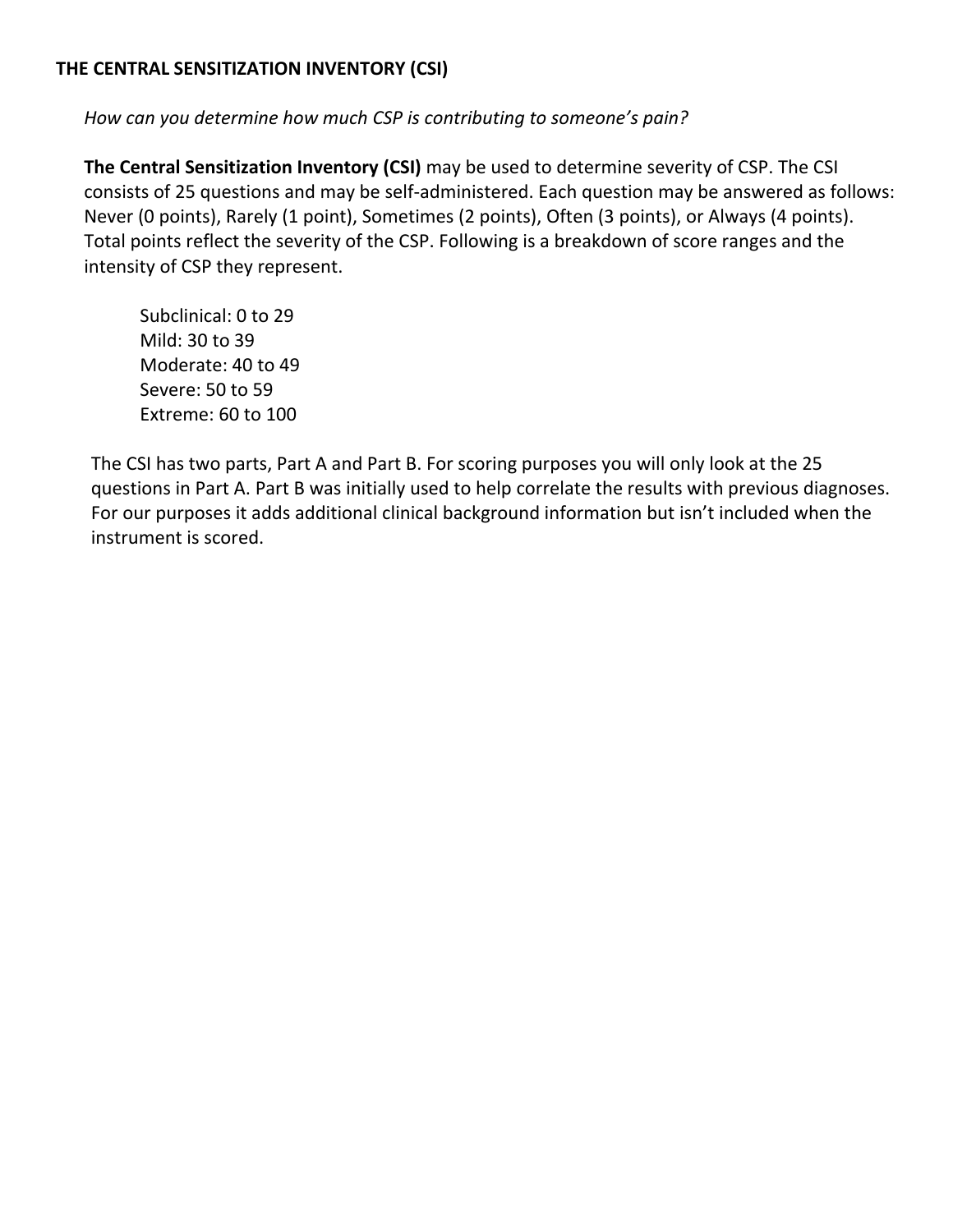Worksheet

## CSI Inventory (Part A)

Name \_\_\_\_\_\_\_\_\_\_\_\_\_\_\_\_\_\_\_\_\_\_\_\_\_\_\_\_\_\_ Date \_\_\_\_\_\_\_\_\_\_\_\_\_\_\_

Please circle the best response to the right of each statement. Key for Scoring: **Never** = **0**, **Rarely** = **1, Sometimes** = **2**, **Often** = **3**, **Always** = **4**

| 1. I feel tired and unrefreshed when I<br>wake from sleeping.                               | Never | Rarely | Sometimes            | Often | Always |
|---------------------------------------------------------------------------------------------|-------|--------|----------------------|-------|--------|
| 2. My muscles feel stiff and achy.                                                          | Never | Rarely | Sometimes            | Often | Always |
| 3. I have anxiety attacks.                                                                  | Never | Rarely | Sometimes            | Often | Always |
| 4. I grind or clench my teeth.                                                              | Never | Rarely | Sometimes            | Often | Always |
| 5. I have problems with diarrhea and/or<br>constipation.                                    | Never | Rarely | Sometimes            | Often | Always |
| 6. I need help in performing my daily<br>activities.                                        | Never | Rarely | Sometimes            | Often | Always |
| 7. I am sensitive to bright lights.                                                         | Never | Rarely | Sometimes            | Often | Always |
| 8. I get tired very easily when I am<br>physically active.                                  | Never | Rarely | Sometimes            | Often | Always |
| 9. I feel pain all over my body.                                                            | Never | Rarely | Sometimes            | Often | Always |
| 10. I have headaches.                                                                       | Never | Rarely | Sometimes            | Often | Always |
| 11. I feel discomfort in my bladder and/<br>or burning when I urinate.                      | Never | Rarely | Sometimes            | Often | Always |
| 12. I do not sleep well.                                                                    | Never | Rarely | Sometimes            | Often | Always |
| 13. I have difficulty concentrating.                                                        | Never | Rarely | Sometimes            | Often | Always |
| 14. I have skin problems such as<br>dryness, itchiness, or rashes.                          | Never | Rarely | Sometimes            | Often | Always |
| 15. Stress makes my physical symptoms<br>get worse.                                         | Never | Rarely | Sometimes            | Often | Always |
| 16. I feel sad or depressed.                                                                | Never | Rarely | Sometimes            | Often | Always |
| 17. I have low energy.                                                                      | Never | Rarely | Sometimes            | Often | Always |
| 18. I have muscle tension in my neck<br>and shoulders.                                      | Never | Rarely | Sometimes            | Often | Always |
| 19. I have pain in my jaw.                                                                  | Never | Rarely | Sometimes            | Often | Always |
| 20. Certain smells, such as perfumes,<br>make me feel dizzy and nauseated.                  | Never | Rarely | Sometimes            | Often | Always |
| 21. I have to urinate frequently.                                                           | Never | Rarely | Sometimes            | Often | Always |
| 22. My legs feel uncomfortable and<br>restless when I am trying to go to<br>sleep at night. | Never | Rarely | Sometimes            | Often | Always |
| 23. I have difficulty remembering things.                                                   | Never | Rarely | Sometimes            | Often | Always |
| 24. I suffered trauma as a child.                                                           | Never | Rarely | Sometimes            | Often | Always |
| 25. I have pain in my pelvic area.                                                          | Never | Rarely | Sometimes            | Often | Always |
| <b>Total Each Column</b>                                                                    |       |        |                      |       |        |
|                                                                                             |       |        | <b>Overall Total</b> |       |        |

Copyright © 2017, Martha Teater & Don Teater. *Treating Chronic Pain*. All rights reserved.